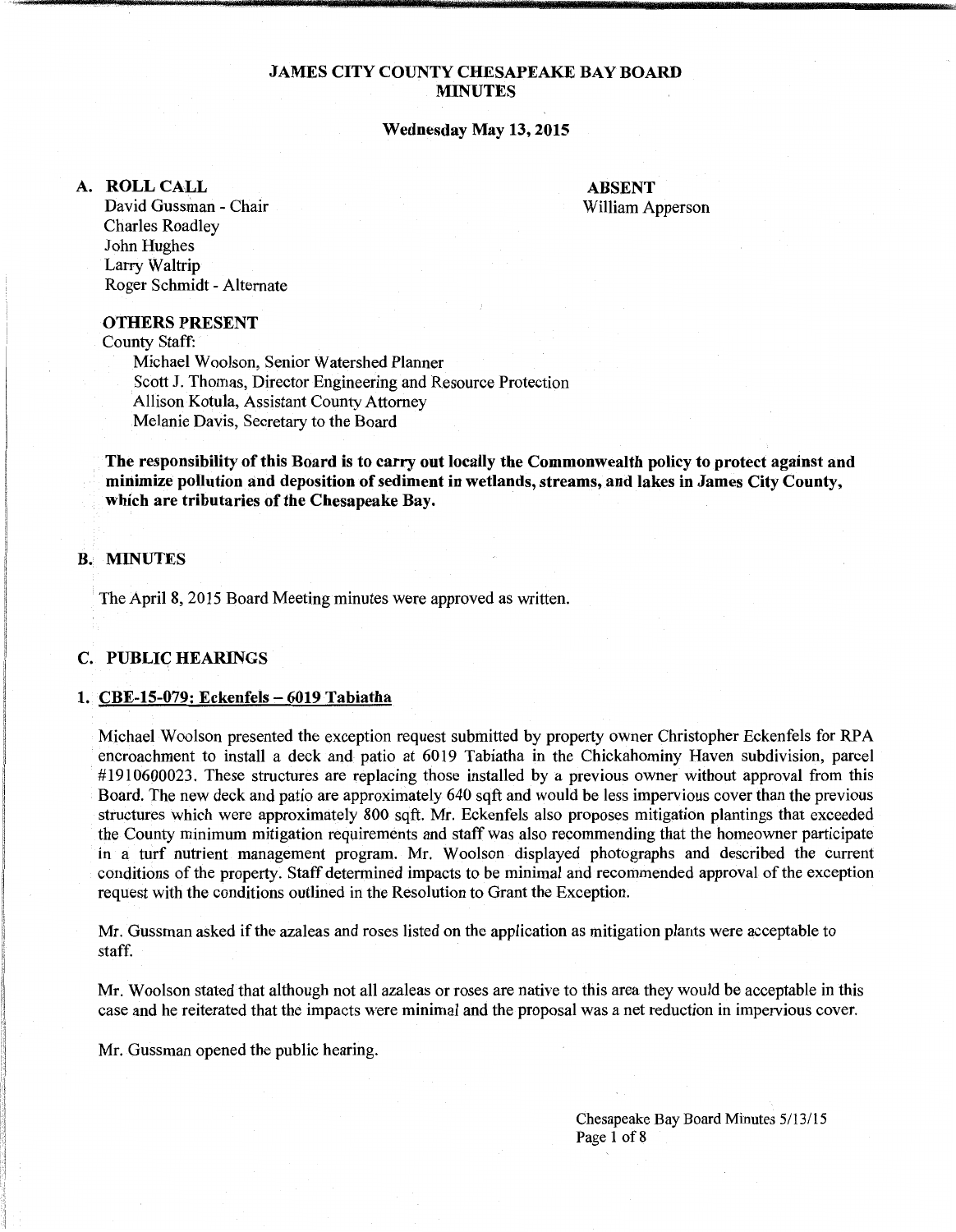A: Mr. Augie Dean, representing the applicant, stated that Mr. Eckenfels started the project because of the poor condition of the existing deck and patio and was not aware he needed Board approval. He added that Mr. Eckenfels would follow any mitigation plantings requirements from the Board.

Mr. Gussman closed the public hearing as no one else wished to speak.

All Board members agreed the impacts were minimal and adequately mitigated.

Mr. Hughes made a motion to adopt the resolution to grant the exception for Chesapeake Bay Board Case CBE-15-079 at 6019 Tabiatha Lane, Parcel #1910600023.

The motion was approved by a 5-0 vote

# **RESOLUTION GRANTING AN EXCEPTION ON JCC RE TAX PARCEL NO. 1910600023**

- WHEREAS, Christopher Eckenfels, (the "Applicant") have applied to the Chesapeake Bay Board of James City County (the "Board") to request an exception to the use of the Resource Protection Area (the "RPA") on a parcel of property identified as JCC RE Tax Parcel No. 1910600023 and further identified as 6019 Tabiatha Lane in the Chickahominy Haven subdivision (the "Property") as set forth in the application CBE-15-079 for the purpose of installing an patio; and
- WHEREAS, the Board has listened to the arguments presented and has carefully considered all evidence entered into the record.
- NOW, THEREFORE, following a public hearing on May 13, 2015, the Chesapeake Bay Board of James City County by a majority vote of its members FINDS that:
	- 1. The exception request is the minimum necessary to afford relief.
	- 2. Granting the exception will not confer upon the Applicant any special privileges denied by Chapter 23, Chesapeake Bay Preservation, of the James City County Code, to other property owners similarly situated in the vicinity.
	- 3. The exception request will be in harmony with the purpose and intent of Chapter 23 of the James City County Code, and is not of substantial detriment to water quality.
	- 4. The exception request is not based on conditions or circumstances that are self-created or selfimposed, nor does the request arise from conditions or circumstances either permitted or nonconforming that are related to adjacent parcels.
	- 5. Reasonable and appropriate conditions are hereby imposed, as set forth below, which will prevent the exception request from causing a degradation of water quality.
	- 6. In granting this exception, the following conditions are hereby imposed to prevent this exception request from causing degradation of water quality:
		- 1) The Applicant must obtain all other necessary permits as required for the project.
		- 2) Prior to construction, a \$250 surety shall be submitted in a form acceptable to the County Attorney's office, to guarantee the required mitigation.
		- 3) The Engineering and Resource Protection Division Director reserves the right to require additional erosion and sediment control measures for this project if field conditions warrant their use.
		- 4) This exception request approval shall become null and void if construction has not begun by May 13, 2016.
		- 5) Written requests for an extension to an exception shall be submitted to the Engineering and Resource Protection Division no later than 6 weeks prior to the expiration date.

Chesapeake Bay Board Minutes 5/13/15 Page 2 of 8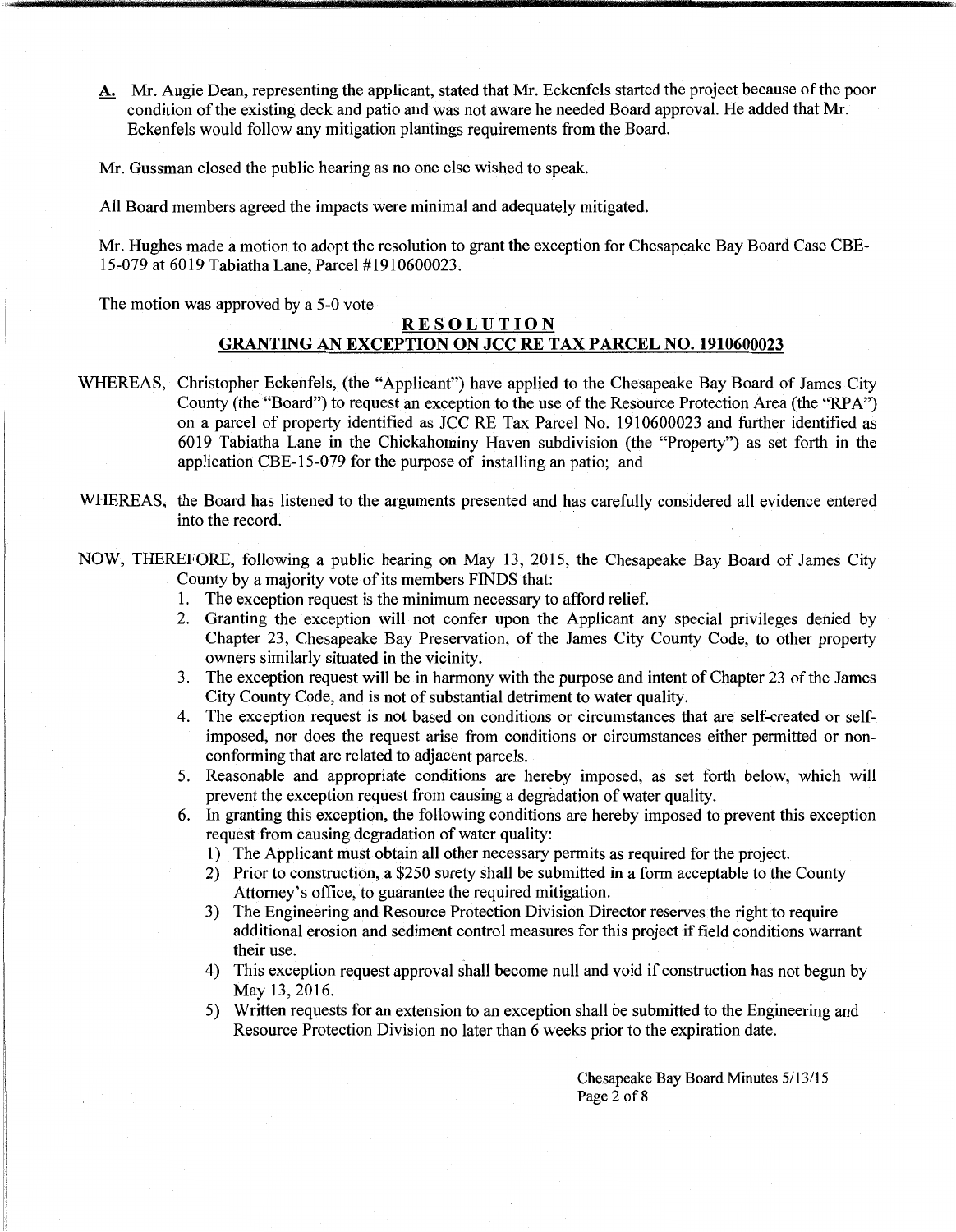#### 2. CBE-15-085: James/American Lawn and Landscape- 5120 West Grace Court

Michael Woolson presented the exception request submitted by property owners Mr. and Mrs. James, for RPA encroachment to install retaining wall and associated backfill to help reduce erosion on their property at 5120 West Grace Court in the Scotts Pond subdivision, Parcel #3221200038. The proposed mitigation exceeds the required mitigation for the proposed 75 square feet of impervious cover and although not requested staff suggests removal three trees that may be severely impacted by the proposed construction. Staff also recommends that the homeowner participate in a turf nutrient management program. Mr. Woolson displayed photographs, described the current conditions of the property and stated the wall would be no more than 3 *Yz* feet tall. Staff determined RPA impacts to be minimal and recommended approval of the exception request with the conditions outlined in the Resolution to Grant the Exception.

Mr. Roadley asked if the 3 *Yz* foot wall would be adequate to address the erosion and release of sediment into the RPA which was a good thing or if the purpose was only to create a usable yard in the RPA.

Mr. Woolson pointed out the area of erosion and explained the wall and backfill would eliminate the slope and reduce the erosion, however he understood Mr. Roadley's concern for creating a yard in the RPA.

Mr. Hughes felt this type of proposal was coming before this Board because so many houses were being constructed on lots with RPA and slopes that left no usable space for yards. He asked if the County was addressing this when lots are delineated or the houses constructed.

Mr. Woolson explained that staff reviewed the topography and clearing limits but did not address possible shading that might occur as it has on this lot, killing the existing vegetation resulting in the erosion.

Mr. Waltrip commented that this lot was created and the house constructed prior to the 2004 change in the Ordinance. He therefore felt the owner should be granted permission to improve his property.

Mr. Schmidt asked why the proposed wall did not extend to the property line.

Mr. Gussman opened the public hearing.

A. Mr. Jack Eckstein, president of American Lawn & Landscape explained that there was a drainage swale on that side of the property that they would not want to impact so the wall would turn prior to reaching that point.

Mr. Gussman closed the public hearing as no one else wished to speak.

Mr. Roadley although not concerned with this application, repeated his concern for creating lawns in the RPA.

Mr. Gussman stated that continually re-seeding and fertilizing lots that would then erode into the RPA was probably worse than constructing the wall if it would stop the erosion.

Mr. Hughes repeated his concern that lots were being created on steep slopes in or near the RPA allowing no room for usable yards.

Mr. Waltrip made a motion to adopt the resolution to grant the exception for Chesapeake Bay Board Case CBE-15-085 at 5120 West Grace Court, Parcel #3221200038.

The motion was approved by a 5-0 vote.

Chesapeake Bay Board Minutes 5/13/15 Page 3 of 8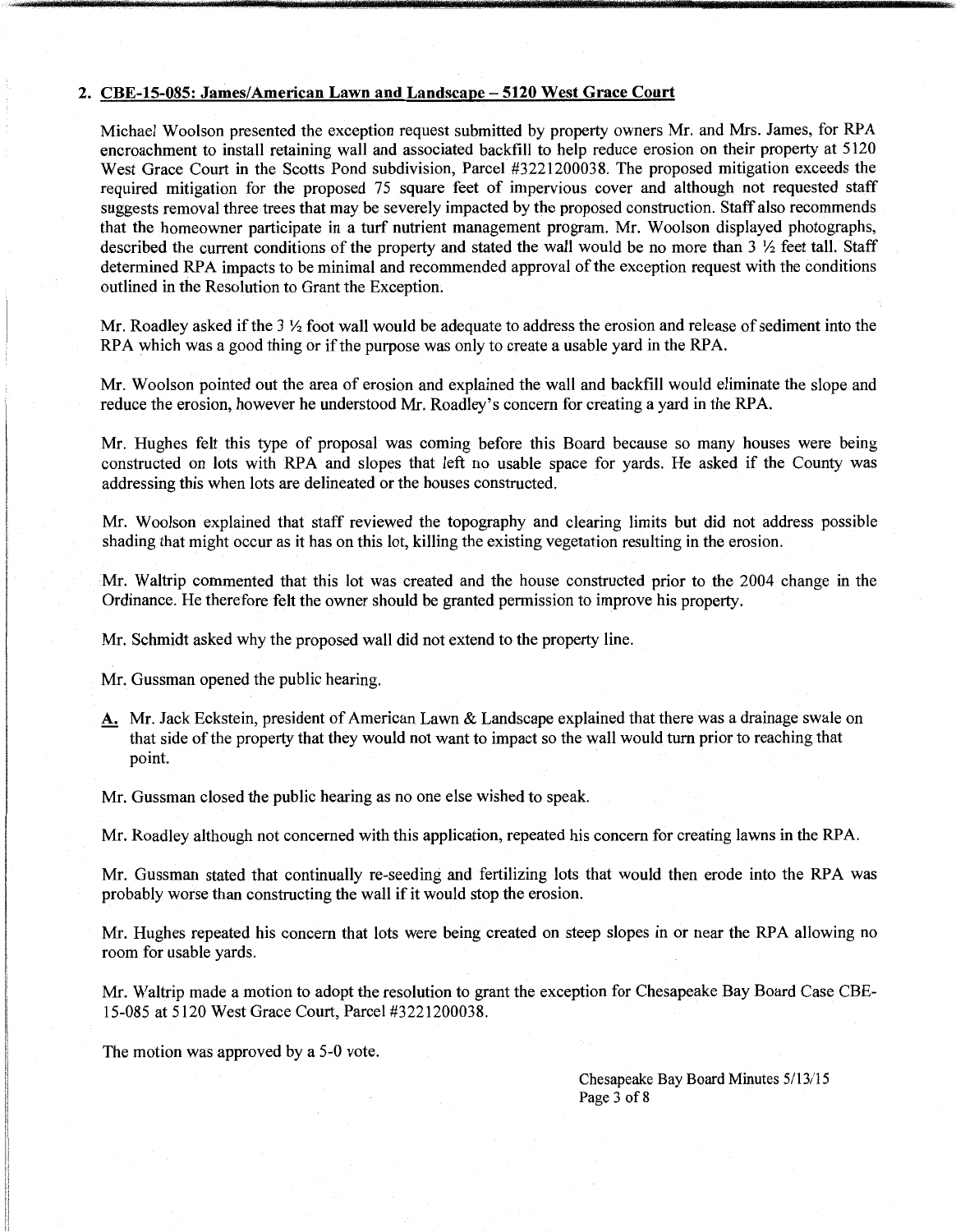# RESOLUTION GRANTING AN EXCEPTION ON JCC RE TAX PARCEL NO. 3221200038

- WHEREAS, David and Yvonne James, (the "Applicant") have applied to the Chesapeake Bay Board of James City County (the "Board") to request an exception to the use of the Resource Protection Area (the "RPA") on a parcel of property identified as JCC RE Tax Parcel No. 3221200038 and further identified as 5120 West Grace Court in the Scotts Pond subdivision (the "Property") as set forth in the application CBE-15-085 for the purpose of installing a retaining wall and associated backfill; and
- WHEREAS, the Board has listened to the arguments presented and has carefully considered all evidence entered into the record.

NOW, THEREFORE, following a public hearing on May 13, 2015, the Chesapeake Bay Board of James City County by a majority vote of its members FINDS that:

- 1. The exception request is the minimum necessary to afford relief.
- 2. Granting the exception will not confer upon the Applicant any special privileges denied by Chapter 23, Chesapeake Bay Preservation, of the James City County Code, to other property owners similarly situated in the vicinity.
- 3. The exception request will be in harmony with the purpose and intent of Chapter 23 of the James City County Code, and is not of substantial detriment to water quality.
- 4. The exception request is not based on conditions or circumstances that are self-created or selfimposed, nor does the request arise from conditions or circumstances either permitted or nonconforming that are related to adjacent parcels.
- 5. Reasonable and appropriate conditions are hereby imposed, as set forth below, which will prevent the exception request from causing a degradation of water quality.
- 6. In granting this exception, the following conditions are hereby imposed to prevent this exception request from causing degradation of water quality:
	- 1) The Applicant must obtain all other necessary permits as required for the project.
	- 2) Prior to construction, a \$250 surety shall be submitted in a form acceptable to the County Attorney's office, to guarantee the required mitigation.
	- 3) The Engineering and Resource Protection Division reserves the right to require additional erosion and sediment control measures for this project if field conditions warrant their use.
	- 4) The surety will be held for a minimum of one growing season after planting.
	- 5) This exception request approval shall become null and void if construction has not begun by May 13, 2016.
	- 6) Written requests for an extension to an exception shall be submitted to the Engineering and Resource Protection Division no later than 6 weeks prior to the expiration date.

Mr. Gussman made an adjustment to the posted agenda changing the sequence for cases 3 and 4.

#### 4. CBE-15-087: Cherry-18 Whittakers Mill

Scott Thomas presented the exception request submitted by Tom and Amy Cherry for RPA encroachment associated with installation of an at-grade 154 sqft deck adjacent to a bulkhead on Kingsmill Pond, on their property at 18 Whittakers Mill in the Kingsmill Subdivision, Parcel #5040300018. The applicant proposed removal of an existing 900 sqft bocce ball court installed by a previous owner was mitigation. Staff determined that removal of the bocce ball court and implementation of a nutrient-turf management plan were sufficient

> Chesapeake Bay Board Minutes 5/13/15 Page 4 of 8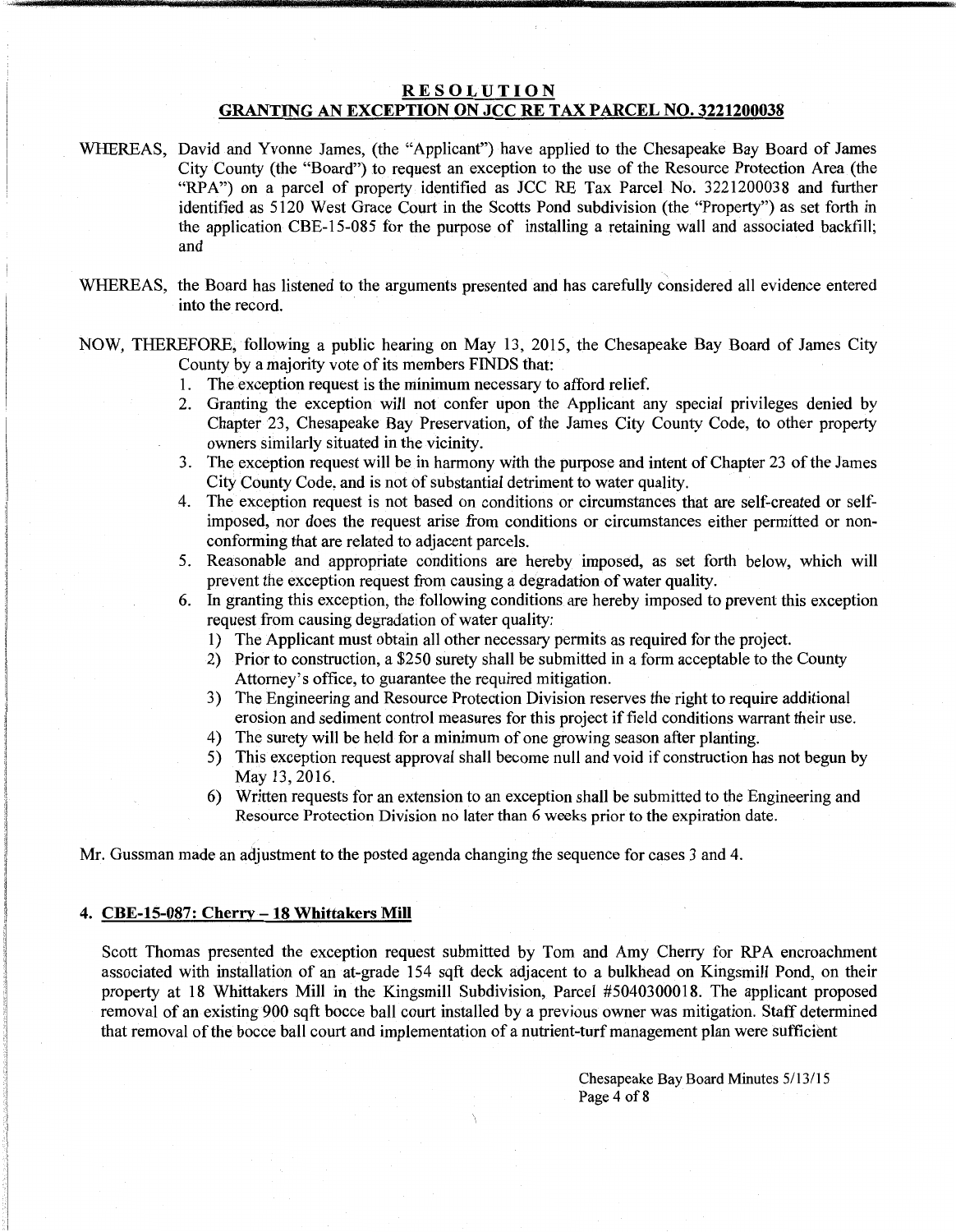mitigation for the proposed deck. Mr. Thomas described the history of the lot and the RPA as well as current conditions on the lot and construction of the proposed deck. Staff determined impacts to be minimal and recommended approval of the exception request with the conditions outlined in the Resolution to Grant the Exception.

Mr. Roadley stated the retaining walls in the photographs appeared to be new and asked if they were approved. He also appreciated the nutrient management plans being incorporated into the recommendations to the applicants.

Mr. Thomas stated repair and replacement of the walls was approved administratively on application CBE-15- 063. He said the intent was to have applicants commit to the use of nutrient management plans as it benefited water quality as helped the applicants properly maintain the turf.

Mr. Gussman opened the public hearing.

A. Amy Cherry the applicant and owner stated all of the walls were repaired or replaced as required by the Kingsmill Homeowners Association (KCSA) as a condition of purchasing the property.

Mr. Gussman closed the public hearing as no one else wished to speak.

Mr. Roadley stated the encroachment with the stated mitigation requirements was minimal.

Mr. Schmidt made a motion to adopt the resolution to grant the exception for Chesapeake Bay Board Case CBE-15-087 at 18 Whittakers Mill, Parcel #5040300018.

The motion was approved by a 5-0 vote.

# **RESOLUTION**

# **GRANTING AN EXCEPTION ON JCC RE TAX PARCEL NO. 5040300018**

- WHEREAS, Tom and Any Cherry, (the "Applicant") have applied to the Chesapeake Bay Board of James City County (the "Board") to request an exception to the use of the Resource Protection Area (the "RPA") on a parcel of property identified as JCC RE Tax Parcel No. 5040300018 and further identified as 18 Whittakers Mill in the Kingsmill subdivision (the "Property") as set forth in the application CBE-15- 087 for the purpose of installing an at-grade deck adjacent to the bulkhead; and
- WHEREAS, the Board has listened to the arguments presented and has carefully considered all evidence entered into the record.
- NOW, THEREFORE, following a public hearing on May 13, 2015, the Chesapeake Bay Board of James City County by a majority vote of its members FINDS that:
	- 1. The exception request is the minimum necessary to afford relief.
	- 2. Granting the exception will not confer upon the Applicant any special privileges denied by Chapter 23, Chesapeake Bay Preservation, of the James City County Code, to other property owners similarly situated in the vicinity.
	- 3. The exception request will be in harmony with the purpose and intent of Chapter 23 of the James City County Code, and is not of substantial detriment to water quality.
	- 4. The exception request is not based on conditions or circumstances that are self-created or selfimposed, nor does the request arise from conditions or circumstances either permitted or nonconforming that are related to adjacent parcels.

Chesapeake Bay Board Minutes 5/13/15 Page 5 of 8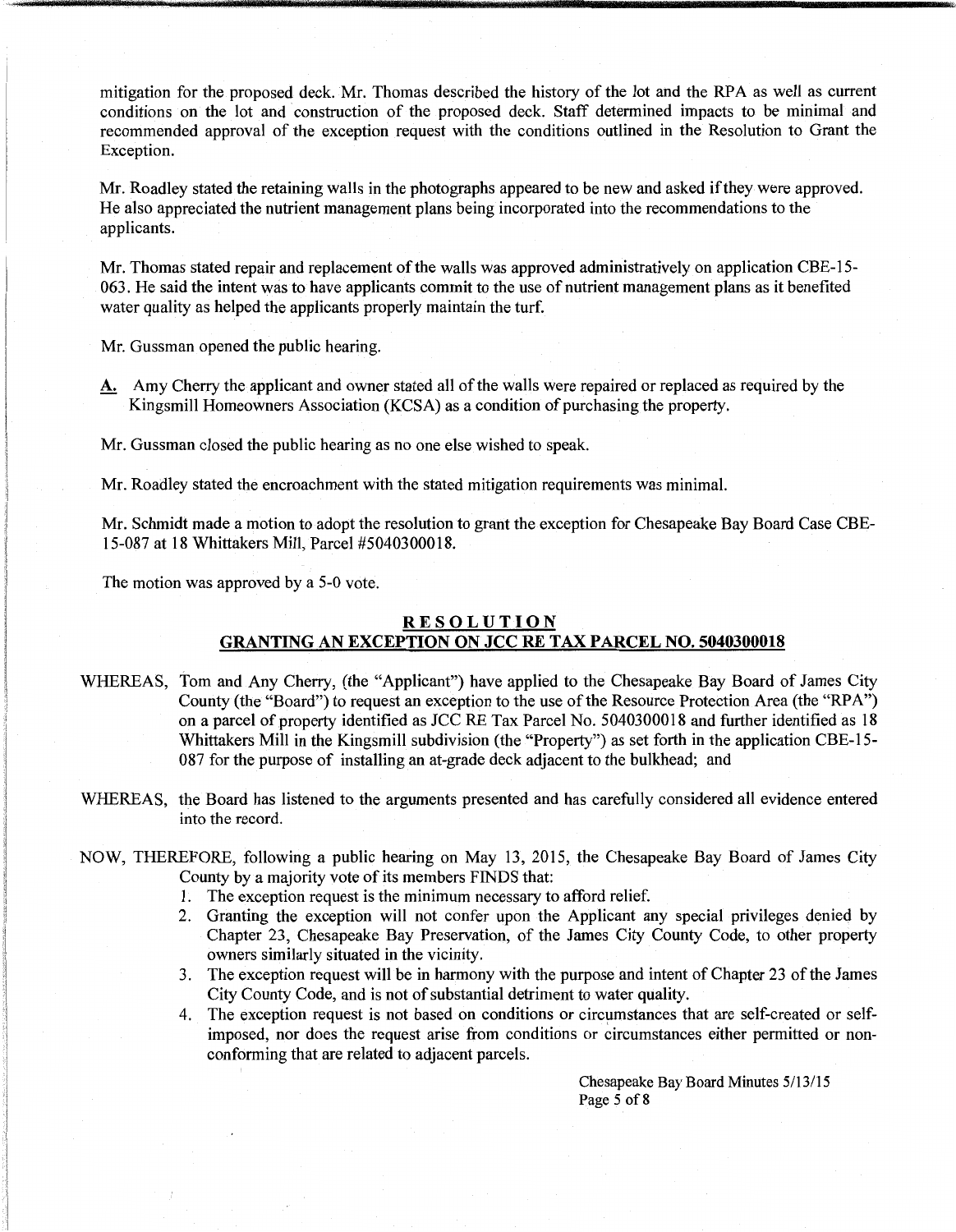- 5. Reasonable and appropriate conditions are hereby imposed, as set forth below, which will prevent the exception request from causing a degradation of water quality.
- 6. In granting this exception, the following conditions are hereby imposed to prevent this exception request from causing degradation of water quality:
	- 1) The Applicant must obtain all other necessary permits as required for the project.
	- 2) Prior to construction, a \$250 surety shall be submitted in a form acceptable to the County Attorney's office, to guarantee the required mitigation.
	- 3) The Engineering and Resource Protection Division Director reserves the right to require additional erosion and sediment control measures for the project if field conditions warrant their use.
	- 4) This exception request approval shall become null and void if construction has not begun by May 13, 2016.
	- 5) Written requests for an extension to an exception shall be submitted to the Engineering and Resource Protection Division no later than 6 weeks prior to the expiration date.

## 3. CBE-15-086: Noland Properties/AES-Drainage Amendment for Liberty Crossing at 6601 Richmond Rd

Michael Woolson presented the exception request submitted by Jason Grimes, AES Consulting Engineers, for a modification to a previously approved Chesapeake Bay Exception (CBE-06-003) for the Liberty Crossing subdivision located at 6601 Richmond Rd, Parcel #2430100035. The application was for installation of a new storm drainage conveyance system to collect stormwater at the back of 24 lots instead of allowing the runoff to be collected in a dry swale BMP with associated level spreader, as previously approved. Mr. Woolson explained the original proposal for RPA impact associated with the Liberty Crossing subdivision and the required mitigation which included the dry swale that was to be removed as part of this proposed modification. Staff determined the modification to the previously approved mitigation measures to be minimal and the proposed storm drainage conveyance system and Natural Open Space easement provide equivalent water quality measures therefore Staff recommended approval of the exception request with the conditions outlined in the Resolution to Grant the Exception.

Mr. Gussman asked for further explanation of the proposed stormwater drainage system.

Mr. Woolson stated that Mr. Grimes with AES could explain this but there would be a series of inlets behind the lots that would be graded to drain to the inlets. This pipe system would connected to the existing pipe system and then to the BMP.

Mr. Roadley recused himself from considering this application due to his firm's previous involvement with the case.

Mr. Hughes asked if the proposed method of piping stormwater to the BMP was a preferable to the original plan that sent runoff to the swale.

Mr. Woolson stated the longer stormwater is in contact with soil and vegetation the more filtering and nutrient removal occurs so piping to the BMP removes that interface. The preferred method is not to centralize the stormwater collection into a giant pond however, ultimately the runoff is being treated which is the mitigation requirement.

Mr. Gussman asked where the BMP discharged.

Chesapeake Bay Board Minutes 5/13/15 Page 6 of 8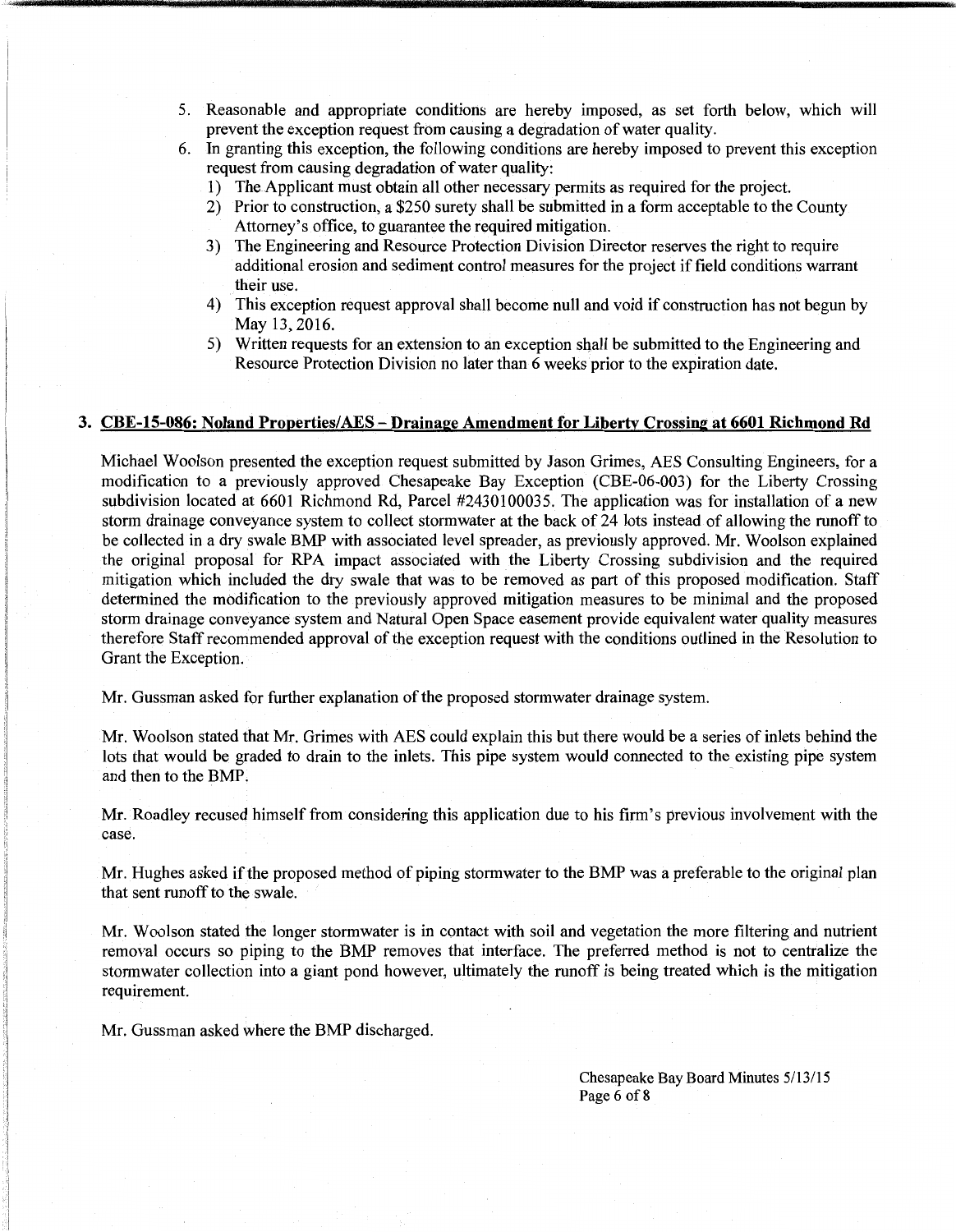Mr. Schmidt asked about the change in the size of the collection area.

Mr. Woolson explained the BMP discharged to a stream channel, ran along the Colonial Heritage Development to Cranston's Mill Pond and then to the tidal portions of Yarmouth Creek. He explained that part of the change in the drainage area occurred because of the outlet mall development up stream.

Mr. Gussman opened the public hearing.

Mr. Hughes asked why the stormwater treatment method was being modified.

A. Jason Grimes, AES Consulting Engineers, explained that the desire was to keep the wooded buffer due to unsightly conditions on the adjacent property that would be exposed should the area be cleared for the swale. The goal was to receive the same water quality benefit without having to clear the existing vegetation. Also the original plan called for a level spreader at the end of the swale which would concentrate the runoff at the edge of the slope and RPA buffer. The proposed piping system might also prevent long term maintenance problems. He stated there would be a few small yard outlets but all of the gutter systems would be piped to the street.

Mr. Gussman closed the public hearing as no one else wished to speak.

Mr. Hughes stated he thought this proposal was better than the original drainage plan.

Mr. Gussman stated if the calculations determined the BMP could handle the runoff he also was not opposed to the proposal.

Mr. Hughes made a motion to adopt the resolution to grant the exception for Chesapeake Bay Board Case CBEl 5~086 for the Liberty Crossing Drainage Amendment case SP-0020-2015 at 6601 Richmond Rd, Parcel #2430100035.

The motion was approved by a 4-0 vote.

# **RESOLUTION GRANTING AN EXCEPTION ON JCC RE TAX PARCEL NO. 5040300018**

- WHEREAS, AES Consulting Engineers on behalf of Noland Properties Inc. (the "Applicant"), has applied to the Chesapeake Bay Board of James City County (the "Board") to request an exception to the use of the Resource Protection Area (the "RPA") on a parcel of property identified as JCC RE Tax Parcel No. 2430100035and further identified as 6601 Richmond Road (the "Property") as set forth in the application CBE-15-086 for the purpose of modifying a previously approved Chesapeake Bay Exception CBE-006-003 for the Liberty Crossing subdivision as proposed in County Plan No. SP-0020-2015 ; and
- WHEREAS, the Board has listened to the arguments presented and has carefully considered all evidence entered into the record.
- NOW, THEREFORE, following a public hearing on May 13, 2015, the Chesapeake Bay Board of James City County by a majority vote of its members FINDS that:

I. The exception request is the minimum necessary to afford relief.

Chesapeake Bay Board Minutes 5/13/15 Page 7 of 8